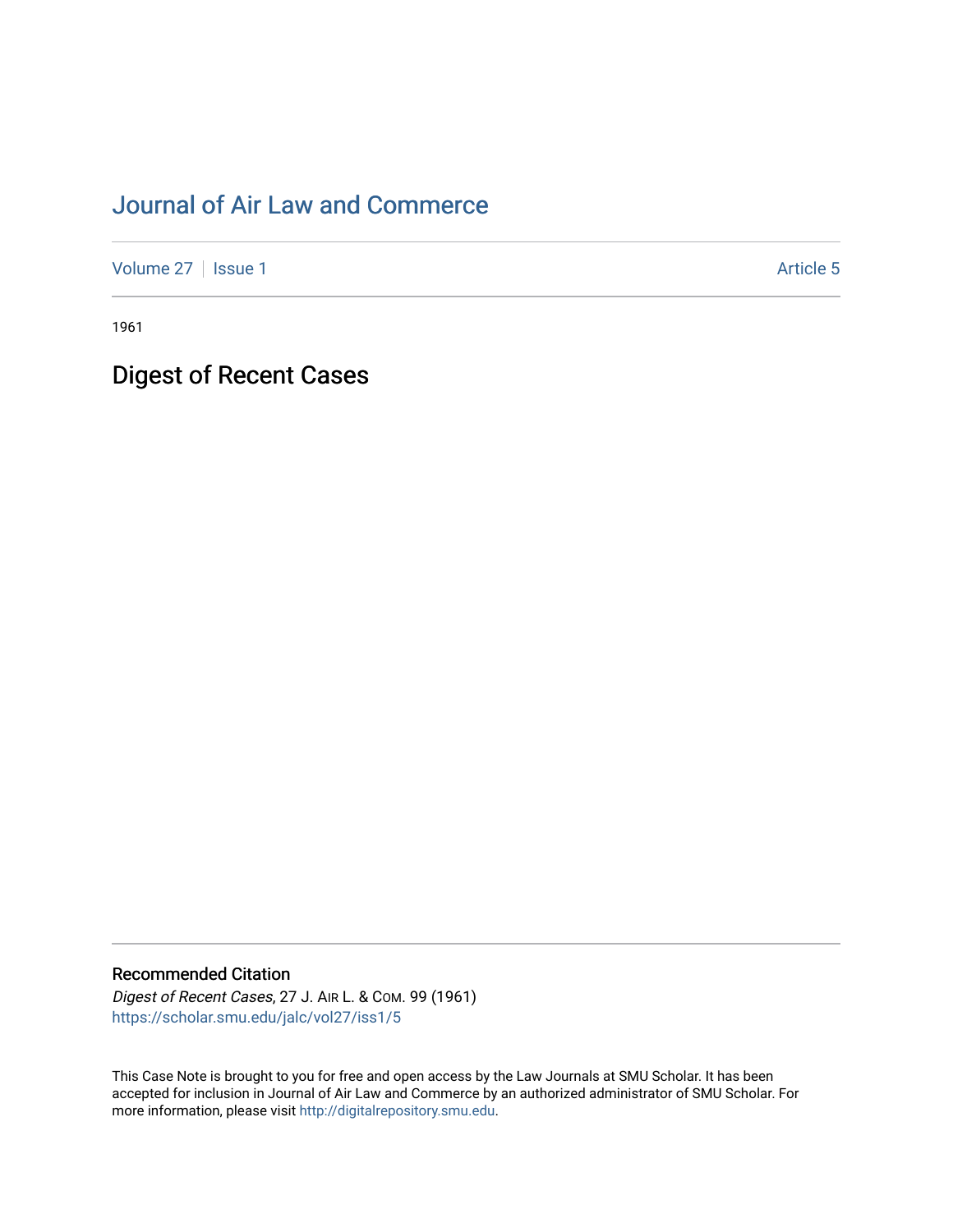# DIGEST OF **RECENT CASES**

# **AIRLINE EMPLOYEES -RAILWAY LABOR ACT -** MINOR **DISPUTE**

# *Northwest Airlines, Inc. v. International Association of Machinists*

6 CCH Aviation Law Rep. 17,835 (D.C. Minn. Dec. 23, 1959)

A dispute arose between plaintiff airline and a class of flight engineers represented by defendant union, over the interpretation of a flight engineers' collective bargaining agreement in its application to employment of such engineers on *Electra* airplanes. The defendant union induced the flight engineers to refuse to work on such aircraft, and refused to utilize the collective bargaining agreement's detailed procedure for settling disputes. The court held the dispute to be a "minor" one, and hence the defendant's action was in violation of the Railway Labor Act. Since the airline complied in good faith with the Act's provisions, the court felt that the union's conduct in perpetuating the dispute and causing the airline irreparable injury warranted injunctive relief. As the Norris-La Guardia Act was not applicable to the acts and conduct of the defendants in this case, a preliminary injunction was issued restraining the union from striking or from inducing employees to engage in a concerted refusal to work.

## PLANE COLLISION - WRONGFUL DEATH - FEDERAL TORT **CLAIMS** ACT- RECOVERY AGAINST GOVERNMENT AND AIRLINE **-FAILURE** TO ITEMIZE **DAMAGES**

# *Cook v. United States*

6 CCH Aviation Law Rep. 17,818 (U.S.C.A. 2d Cir. Jan. 19, 1960)

Plaintiff executors instituted two wrongful death actions in Connecticut on behalf of decedent who was killed in an aircraft collision in Virginia. One action was brought against the airline under the District of Columbia wrongful death statute and judgment was obtained in the amount of \$37,820. The other action was brought against the United States under the Federal Tort Claims Act, and the District of Columbia court awarded damages of \$15,000, the maximum amount permitted by the applicable Virginia wrong**ful** death statute. Plaintiffs appealed because the court refused to itemize the damages for loss of consortium and solatium for which the Virginia statute provided. The appellate court, denying the appeal, held that the Virginia statutory limitation applies here, and as the recovery already equals this amount, itemizing the damages would amount to a useless gesture.

# **CAB** ORDERS **-** JUDICIAL REVIEW **- AREA ROUTE PROCEEDING- MUTUAL EXCLUSIVITY OF APPLICATIONS - EXPANSION OF PROCEEDING**

#### *Delta Airlines, Inc. v. Civil Aeronautics Board*

6 CCH Aviation Law Rep. 17,770 (U.S.C.A. D.C. Cir. Dec. 10, 1959)

An order of the CAB extended an air carrier's route from the West Coast through St. Louis to Miami, when there was already in existence a southern transcontinental three carrier interchange service. This action was taken in an area route proceeding in which the CAB had confined itself to area limitations, and therefore was an expansion into a transcontinental route proceeding. Applicants for transcontinental routes in another pending proceeding were denied a fair hearing on their applications. The court set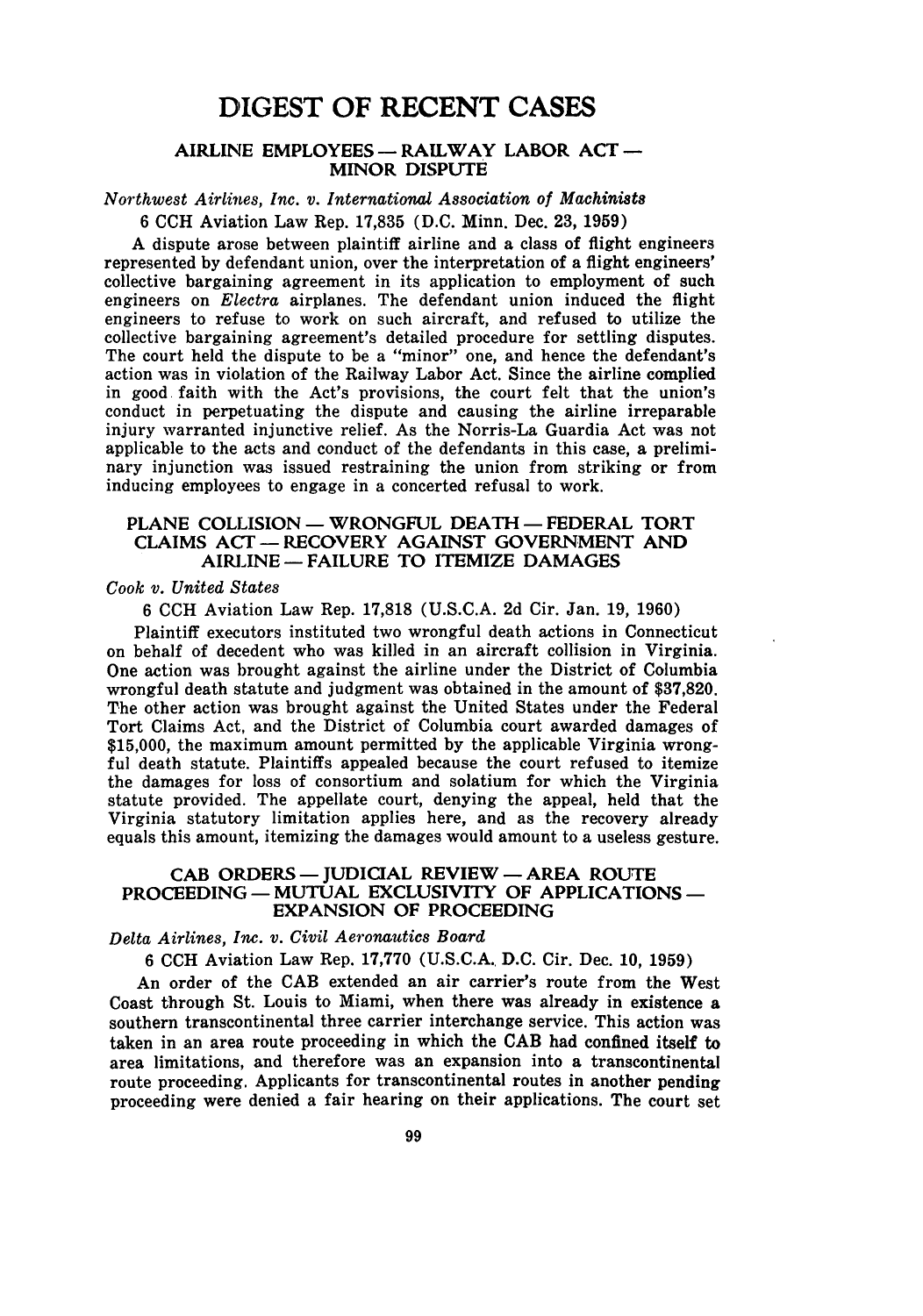aside the order **of'** the **CAB** as' it was in direct contravention of the *Ashbacker* doctrine which holds that where two or more pending applications are mutually exclusive, both must be accorded a hearing before an award can be made.

#### **CONDEMNATION - EASEMENTS -** AIR **FORCE BASE - CLEARANCE OR** OBSTRUCTION -AVIGATION

#### *United States v. Brondum*

6 CCH Aviation Law Rep. 17,767 (U.S.C.A. 5th Cir. Dec. 8, 1959)

The United States instituted condemnation proceedings to acquire an easement affecting land belonging to plaintiff land owner which was situated near an air force base. The declaration of taking specified the right only to keep certain land clear of obstructions in order to maintain a minimum glide angle without the right to fly over such land. The court held that this taking was clearly a clearance or obstruction easement rather than an avigation easement, and hence found the trial court in error in their instructions to the jury that an avigation easement was the type granted to the plaintiff in these circumstances. Rather than affirming the court's action, which in effect amounted to compelling the United States to take an avigation easement, the court reversed and remanded the case.

# **RAILWAY LABOR ACT - SYSTEM BOARD OF ADJUSTMENT - JURISDICTION**

# *Metcalf v. National Airlines, Inc.*

6 CCH Aviation Law Rep. 17,760 (U.S.C.A. 5th Cir. Dec. 1, 1959)

Plaintiff airline employee sued in a federal district court to enforce an award of an airline system board of adjustment granted to him as a result of a breach of the collective bargaining agreement between defendant airline and its employees. The court held that it had no authority under the Railway Labor Act to enforce such an award even though the Act does confer authority on federal courts to enforce awards of the National Railroad Adjustment Board. The court went on to say however, that a state court would have jurisdiction to grant such relief but must apply the federal law which controls the claim.

# **PRACTICE AND PROCEDURE - EQUITY ACTIONS AGAINST AIRLINE - PUNITIVE DAMAGES**

# *McManus v. Capital Airlines*

6 **CCH** Aviation Law Rep. 17,744 (N.Y. Nov. 19, 1959)

Without discussing the factual situation of the case, the court stated that punitive damages are not given in an equity action against an airline. Further, punitive damages do not constitute a separate cause of action; they merely constitute an element of the single total claim for damages and can never even be considered until compensatory damages have been established.

## **AIRPORT INJURIES -GOVERNMENTAL V. PROPRIETARY FUNCTION -STATUTE OF** LIMITATIONS

#### *Marks v. City of Battle Creek, Mich.*

6 CCH Aviation Law Rep. 17,740 (Mich. Nov. 25, 1959)

Plaintiff was injured while attending an air show put on by the defendant, but had his damage action denied under a city ordinance which had the effect of shortening the statutory period in which claims may be brought by requiring the claimants to give the city a reasonable time to investigate and pass upon the claim. The court held that the city is engaged in a pro